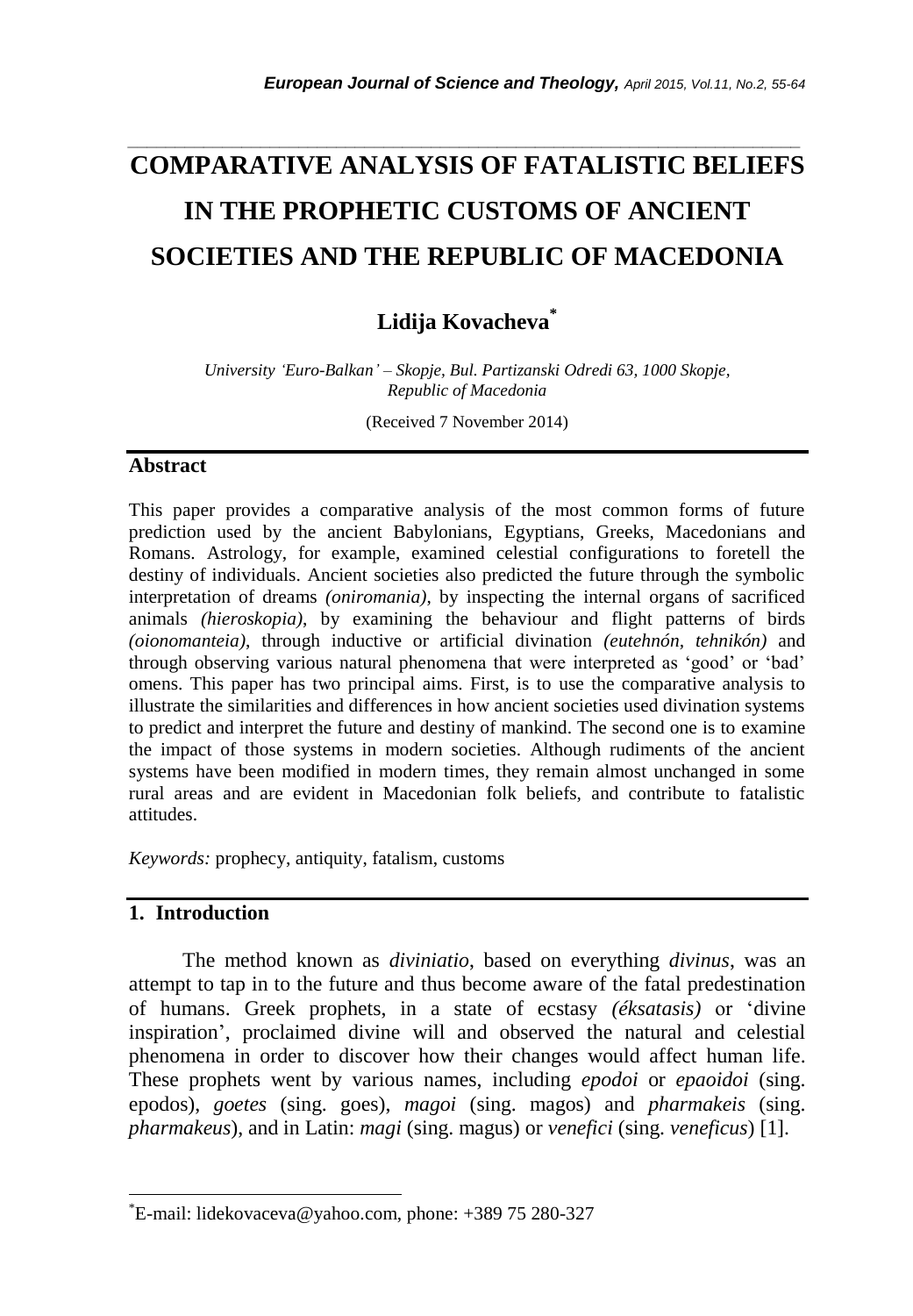People in distress sought to protect themselves from the vicissitudes of life by directly pleading to the deities that use their infinite power for salvation. While they prayed to the gods and offered sacrifices, people resorted to prophecies when they felt dissatisfaction with their earthly destiny and to overcome the insecurity of not knowing what events were forthcoming. They formalized this practice by creating deities for the present and the future. In the quest to understand the future, people resorted to irrational explanations, which resulted in the emergence of various customs based on superstitions. While they are generally regarded as absurd in modern society, these beliefs turned into dogma and endured for centuries. Their persistence is primarily due to the creation of religion to codify knowledge and the belief in divine powers to understand the physical laws of nature.

#### **2. Outcomes and discussion**

While ancient societies had many different forms of predicting the future, astrology is the most widely known form. This practice began in Mesopotamia, and according to M. Jastrow, "Babylon is the mother of astronomy and astrology" [2]. Astrology was firstly observed among the Chaldeans, who were a caste of priests from the Chaldea area of south-eastern Babylonia [3]. Astrologers predicted the fate and character of certain individuals based on their symbolic interpretations of celestial configurations in the Chaldeic Cosmos. According to the Chaldeans, the positioning of celestial bodies corresponded to one"s country and was interpreted as the interaction of the gods of Heaven and Earth. The idea that observed changes in the heavens are related to parallel changes on Earth underpins astrology [2].

Predictions in the form of astrological texts were made on clay plates called 'nonmath' texts. They were a kind of diary used to log the movement of celestial bodies. This information was then used to answer life"s "who, what, when, where, why, and how' questions. They even created 'mathematical' texts called *ephemeris* (pl. ephemerides) to observe how the daily travel distances of the Sun, Moon and five planets could predict some answers to these questions [4]. Over time, the Chaldeans established the personalized and individualized horoscope [5], which used one"s birthday to make specific predictions about his or her personal future [6].

After the individualized horoscope appeared in Babylon as a combination of scientific theories, ancient mysteries and beliefs, it quickly spread throughout the East during the sixth century BC, especially to Syria and Egypt. During this time manufacturers produced horoscopes, *horologoi*, *horoskopoi* to be used by Babylon priests [2, p. 75]. Horoscopes even transformed ancient paganism in western Greece and later in Rome, where it was regarded as the "queen of science'.

By incorporating various beliefs and superstitions into its doctrines, astrology was regarded as a religion in the ancient world, although it was initially perceived as an occult science based on complex mathematical rules and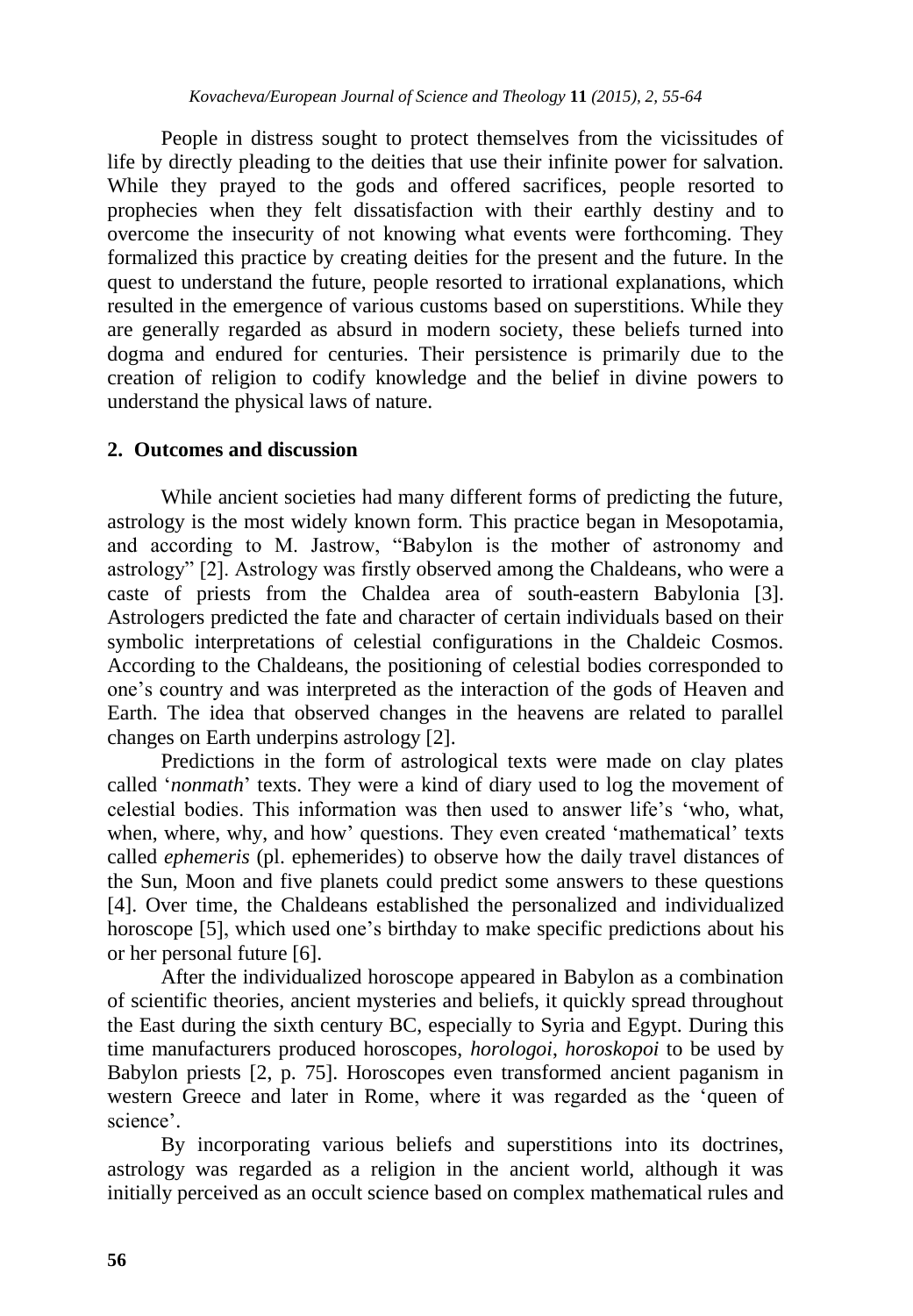interpretations. Numerous false predictions took their toll and over time astrology became a laughingstock in both intellectual circles and among ordinary people. Astrologers even became the object of rage when they would falsely predict the demise of someone seeking their services, causing the person to live in fear of impending death. Likewise, astrologers would draw the ire of the public when a person died shortly after they were told they would have a long and happy life.

The original Stoic name for fate was *heimarmene*, which understood human destiny as something that plays out at the cosmic level [7], and largely corresponds with the beliefs of the Chaldeans. Thus, the concept of fate was accepted as a law, according to which all things that were supposed to happen would happen. Stoics believed that everything that happens in the present and that will happen in the future is already written in the stars, which move according to an eternal law. According to the ethical principles of the Stoics, human fate was inevitable. Those who go to astrologers for predictions, therefore, tacitly legitimize the practice. Those seeking the guidance of astrologers contribute to the perception that they have the ability to conjure supernatural powers that can stop the influence of the stars and thereby prevent adverse events [3, p. 379-380].

The Church in the early Christian period, under the auspices of the Roman emperor, was largely critical as regard the astrological determinism, and labelled all those who sought the services of astrologers as heretics. Their efforts resulted in the implementation of the Law on Pagan Divination, formalized in 358 AD, which stated that prophecy and magic were among the top five crimes in the Roman Empire and therefore punishable by death. A year earlier, Roman Emperor Constantius clearly and publicly expressed his own negative attitude towards astrology.

The fight against heretical, pagan and astrological teachings gathered strength in early sixth century, especially during the rule of Emperor Justinian. Due to the intervention of the Church, the practice of astrology completely disappeared in the West and was relegated to limited local practices in the East [8]. During the Middle Ages, however, astrology underwent a revival, as evidenced by numerous recorded uses of horoscopes and zodiac signs. Astrological iconography appeared on various monuments and works of art in the West. Despite the presence of manuscripts bearing astrological references in Orthodox countries, Zodiac signs are found only on a few Byzantine artefacts, such as four copies of Christian Topography by Cosmas Indikoplov, dating from the ninth to the eleventh centuries.

Zodiac signs can also be found on Byzantine copies of Ptolemy"s astronomical plates, created between period 813 and 820 AD, on the "Svjatoslavlev Izbornik" of 1073 and on the "Oktoih" of the eleventh century. On the territory of the modern Republic of Macedonia, the only surviving image of horoscopes and Zodiac signs are on a Byzantine monumental painting, located in the narthex of Saint Archangel Michael Church in Lesnovo, erected in 1341, enlarged in 1348-49 AD, and painted in 1349 [8].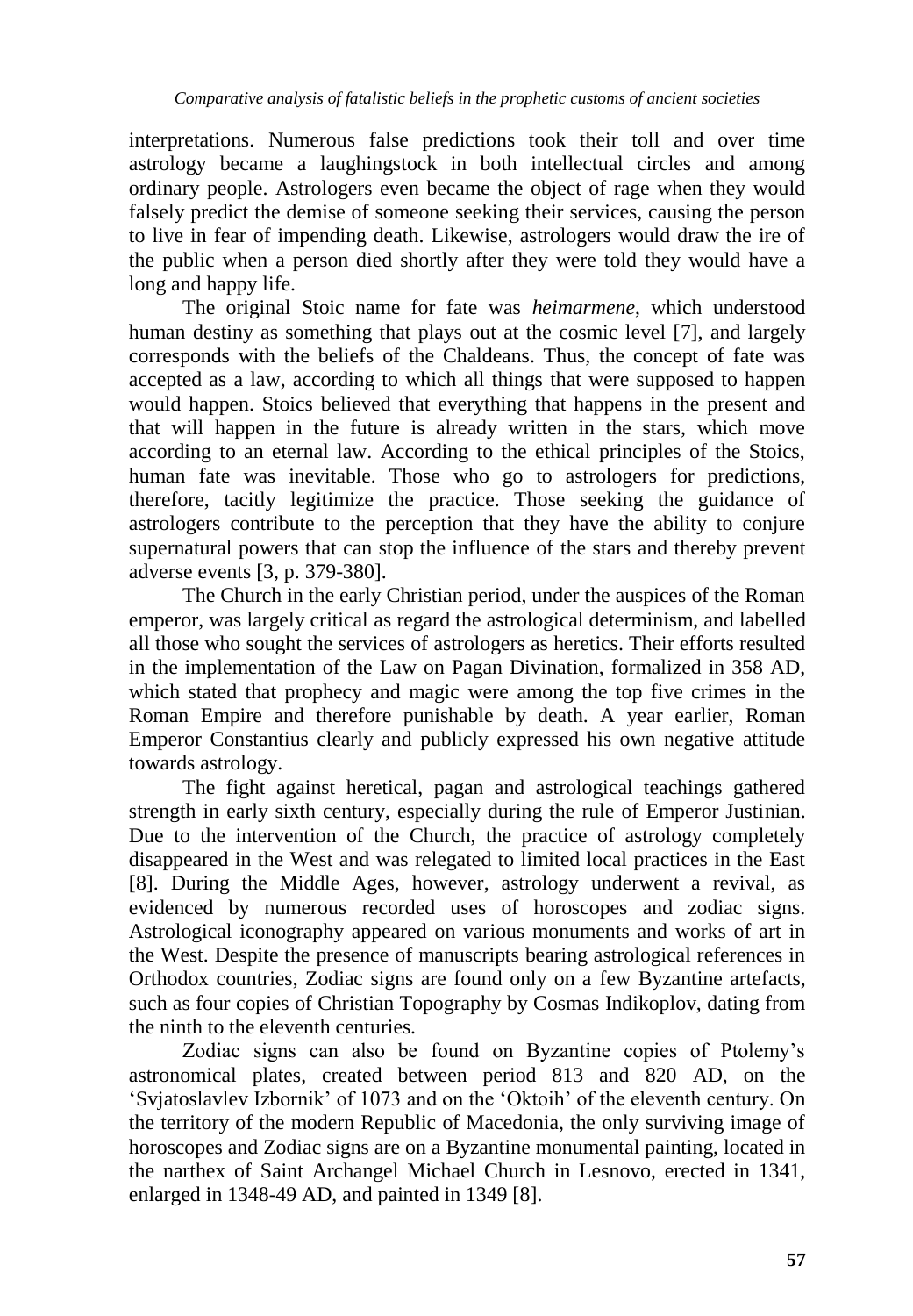Ancient societies considered the prophetic interpretation of dreams (*oniromania*) as the most significant form of predicting the future because the unconscious state achieved during sleep was thought to be suitable for contact with deities. Dreaming was regarded as a man's way to directly communicate with the gods and receiving divine prophecies. Numerous ancient sources refer to the predictive and prophetic power of dreams. The Sumerians produced the oldest such text, which described the dream of King Gudea (2122 to 2102 BC). The dream depicted a woman tearing down a building. She was amid the rubble and studying clay plates on which the constellations were inscribed. King Gudea then went to the shrine of the goddess Nanshe, where priests interpreted his dream and told him that the woman was the goddess Nisaba. Since she was holding clay plates on which the stars were inscribed, priests told the King that dream meant he had to build a sanctuary in accordance with stars on the plate [8].

Predictions of this sort can also be found in the Book of Daniel in the Old Testament [3, p. 373]. The book is a description of his Daniel"s life story and a depiction of the adventures of his youth. After the fall of Jerusalem, the Babylonians took Daniel into captivity, during which time he served King Nebuchadnezzar of Babylon (604-561 BC) as a prophet, an interpreter of dreams and a chief sage. The book provides a description of his dreams, visions, prophecies, and interpretations of those by the angels.

In Greek mythology, the personification of a dream is Hypnos, a demon from the underworld. Hypnos is personified as a winged boy who dips a branch in the river of forgetfulness and touches the temples of exhausted people to put them to sleep [9]. Apart from Hypnos, Greeks believed in the symbolism of dreams, but in a distinct way from other ancient societies. For the Ancient Greeks, each dream had its own meaning. Dreams could either look towards the past or be realized in the future. For Homer, the dreamer sees figures, items, and the recently deceased. If the figure of the deceased appears in the dream, it means that the person must still exist, having outlived his or her own death, but only as an airborne reflection, like *psyche*, which is the oldest means in the ancient Greek tradition to explain the following phenomena: unconsciousness, sleep, and ecstatic visions, in whose dark activities exists a special force who possesses the body and the self [10]. Following the example of the shamanistic experience of the hero of Er of Armenia described in Plato"s *Republic*, "the goal of the soul is the full release from the cycle of metempsychosis and crossing into a completely different way of existence in the heavenly places" [11].

Ancient Greek philosophers interpreted sleep and death in terms of awakening, an act that they believed had soteriological significance. For example, Socrates woke his followers up from their sleep against their will, aware that his mission of waking people up was his divine right "Like the tired people who you awake – you will sleep your whole life" [12]. Plato opposed the human irrationality that resulted from the influence of prophets and their prophetic powers [13]. He believed that prophetic power belonged to the gods, while the right of prophecy was given to those who were legally designated to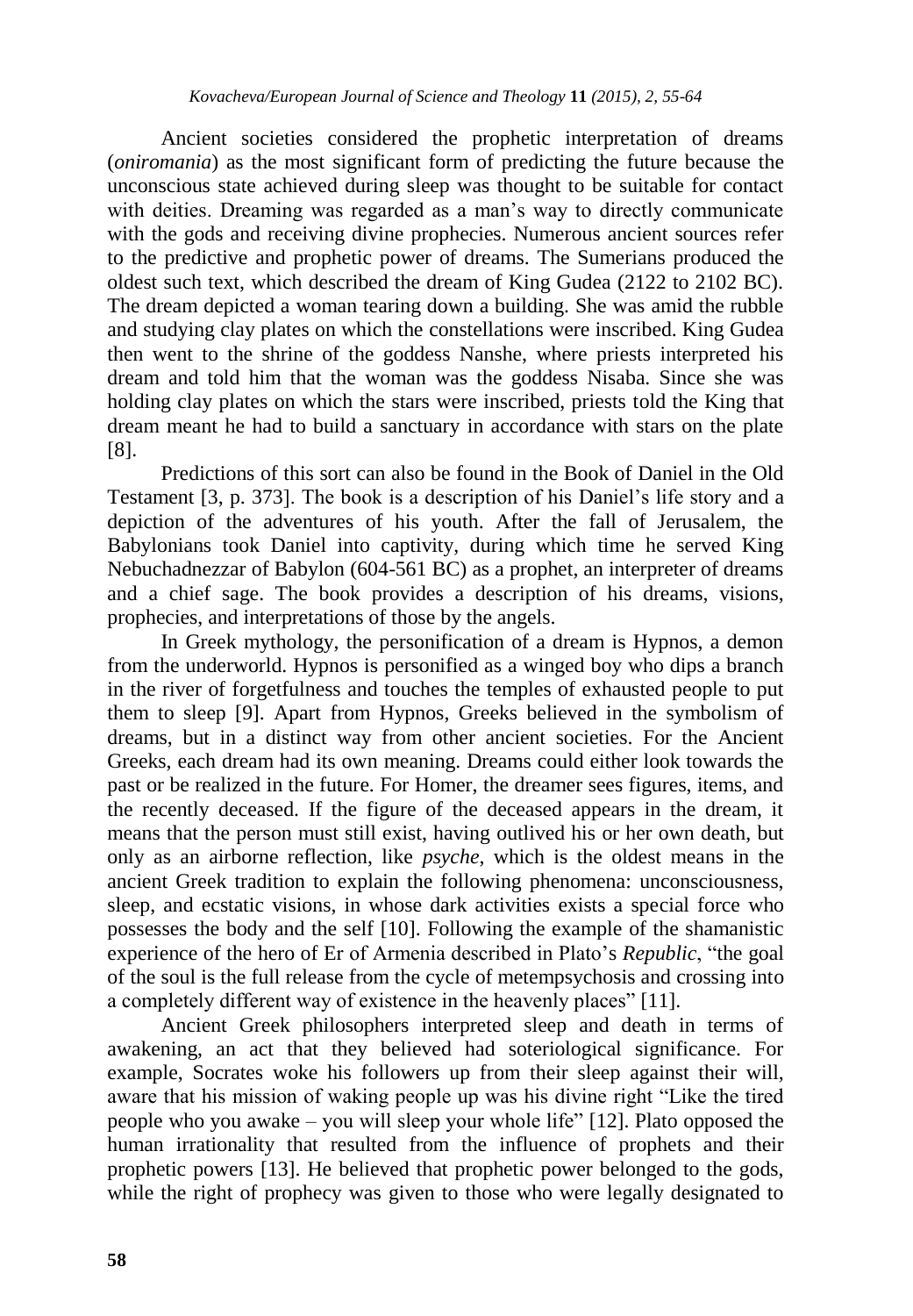interpret prophecies inspired by God. Only those who had the ability to sleep without judging what they saw were reasonably able to interpret whether an apparition portended good or evil significance for the past, present or future: "Some call them prophets not knowing that they only interpret mirages while they themselves are not prophets, so it would be most proper to be appointed as interpreters of prophecy" [13, p. 72b]. Thus, Plato asserted that prophets do not exist; prophecies are placed in the sphere of the divine and all that divine prophesy the transfer of certain people in a state of sleep, illness or divine inspiration and only those people who have a mind, being able to communicate the prophecy of God, and in his opinion they are the interpreters of prophecy.

In ancient Macedonia, prophecy through dreams was the most typical form of divination. Plutarch gave numerous testimonies regarding the impact of dreams, maintaining that interpretation as a form of future divination should be the responsibility of a restricted set of people, including fortune tellers, prophets, pagan priests, sorcerers and astrologers. At the time of Philip and Alexander, the most highly regarded astrologer was Aristandros from Telmes, a town in Lycia: "There, with a white robe and a golden crown on his head, rode the psychic Aristandros" [14]. The cult of dreams was one of the most respected in ancient Macedonia. The cult was formed from the fatalistic belief in prophecy through the interpretation of dreams. According to folk beliefs, the unconscious state achieved while dreaming was considered suitable for contact with deities and divine powers. Dreams were regarded as a sort of temporary death, symbolically represented by the poppy because of its ability to cause drowsiness and drunkenness [15].

In ancient times it was believed that every dream in itself combines animation and images filled with meaning, which over time came to be interpreted through symbols. Although symbolic interpretation began sometime in antiquity, there continues to be a whole system of beliefs that interpret dreams as a bad omen in certain parts of the Republic of Macedonia. For example, in the Mariovo territory of the Republic of Macedonia dreaming about a house may have different meanings. For example, building a house signifies a grave, while constructing the chimney signifies illness or death. If the whole house is destroyed in the dream, the owner of the house will die, but if only smoke is visible from the burning house, death will strike any one of its inhabitants. Dreams involving sweeping with a broom or drowning in water are also signs of death, although the latter dream may also be interpreted as a sign of impending bad news [16].

Greek beliefs and the folk beliefs of the Republic of Macedonia share many similarities in the interpretation of dreams. Dreams permit communication with the 'afterlife', as they provide a connection between the living and the dead, and offer a way to find out about the condition of the nearby world of the dead. There is a widespread fear of such dreams in the modern Republic of Macedonia because of the belief that the soul communicates with the deceased since it can pass through all three cosmic levels. The basis of that fear is that the soul can exit the body and get lost, or forget which body it belongs to and enter another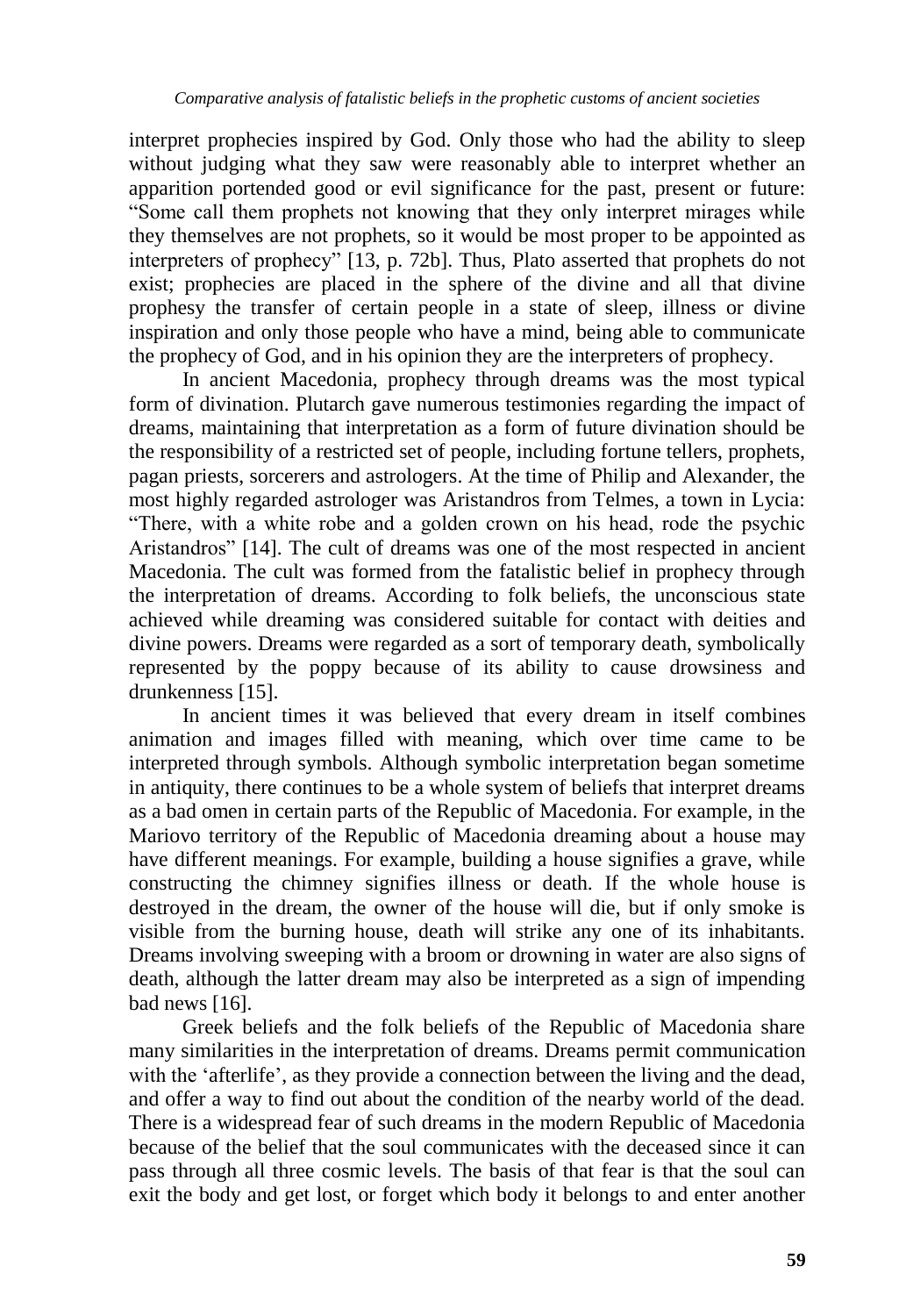body instead. If the soul exits the body and returns again during sleep, the body it has abandoned will die. According to the folk beliefs in the Republic of Macedonia, especially in rural areas, there is a belief that dreams dreamt on a Wednesday and a Saturday will come true, in which the sacred motive will be performed at a certain time [17].

During the second millennium BC, the dominant method of predicting the future was to observe the internal organs of a sacrificed animal (*hieroskopia*), particularly the liver [18]. This method is seen in the ancient Babylonian text, "Worship the Gods of the Night", dated around 1800 BC. The text mentions predicting the future through the observation of lamb intestines. Part of this article was excerpted in T. Barton, as a quote from Dossin (1935) "Prayer to the Gods of the Night', in the Revue d'Assyriologie et d'archéologie orientate 32, 279: "May the great gods of the night, Shining Fire-star, heroic Irra, Bow-star, Yoke-star, Sitaddaru, Mushussu-star, Wagon, Goatstar, Goatfish-star, Serpentstar, stand by and put a propitious sign on the entrails of the lamb I am blessing now" [6, p. 11].

A text that was discovered from the time of Hammurabi (around 1780 BC) shows the merger of the two types of future prediction: prophecy through the examination of lamb intestines and through divination of celestial phenomena. The text contains a report of the lunar eclipse in the area of Mari, located in the middle reaches of the Euphrates River. The eclipse was interpreted as a bad sign, whose astral divination was confirmed by priests using lamb intestines to make prophecies [6, p. 11].

Predicting the future by observing the internal organs of sacrificed animals, especially the liver, was primarily an ancient Greek tradition. According to Plato, this was the only means available for humans to gain prophetic abilities, and it was not considered in the sphere of the divine [18]. However, Plato also believed that there were limits to this kind of prophecy, stating that "while the man is alive, such special authority manifests itself by such signs, and when deprived of his life he became blind, and prophetic signs too vague to be clearly interpreted" [13, p. 72b]. Although Plato opposed and condemned all those who illegally declared themselves prophets, it shows the strong influence of ancient methods of divination and of the methods that have been designed to solve puzzles to discover the future.

Ancient Macedonians also have records of fatalistic belief in future divination by observing the internal organs of sacrificed animals. Evidence of this belief can be found in Plutarch: "Then he stated that Apollodorus, the governor of Babylon, offered up a sacrifice to learn the fate of the king. Alexander immediately called the pagan priest Pythagoras, and because the man denied nothing, asked what was to become of the victim. The pagan priest replied that he had a liver slice (which according to ancient beliefs was the worst sign), and Alexander muttered: "Oh, what an ominous sign!"" [14, p. 178]

Even though this method of divination has changed in modern times, rudiments of it are preserved in some rural areas of the Republic of Macedonia. For example, in the village of Porece, there is the belief that death can be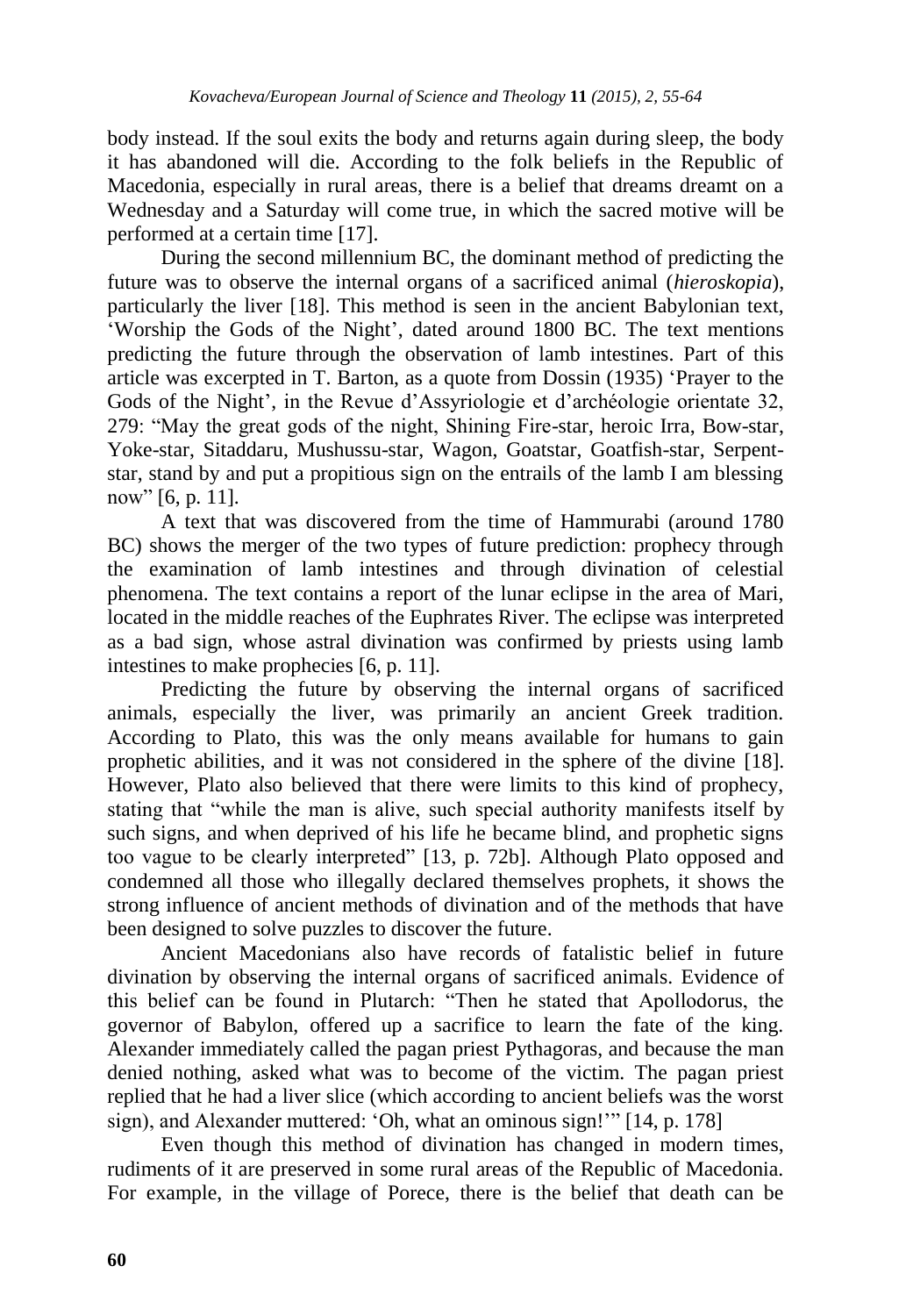predicted by examining the wishbone of a chicken. Once the meat is removed, the stains left from the meat are observed on the bone. If they are white, nothing bad will happen. If they are red, however, it is feared that someone in the family will die [19].

Observing the behaviour of birds is yet another way that ancient societies used to predict the future. In Greece, predictions based on the flight direction of birds (*oionomanteia*) can be found in Homer. For example, if the eagle flew left it was a sign that something bad would happen, while flying to the right was a positive sign. This belief can be seen in the Iliad when Priam, before going to search for the dead body of his son Hector, offered up a sacrifice to Zeus to ask for some kind of sign. When he saw the eagle fly to the right over the city, he knew that the flight direction meant his quest would be successful [20]. Plutarch refers to "birds of omen", which is the oldest and best-known skill used to predict the future. According to Plutarch, because of their wisdom, infallibility and speed of flight in the service of the deities, birds had the power to both encourage and deter people"s actions.

The ancient Macedonians also observed this method of future prediction, as one ancient source stated: "Next to him, in a white robe and with a golden crown on his head, rode Aristandros the psychic, who showed the fighters the eagle that constantly circled over Alexander"s head and guided the path to enemies. The sight filled the fighters with great courage, and they began to cheer loudly among themselves." [14]

This method still exists in a modified form in rural areas of the modern Republic of Macedonia. The clucking of the chicken is considered an omen of death in folk beliefs. It is custom in Mariovo, for example, to verify future predictions: housewives would pluck feathers from the head of a chicken, put them in water, and then wait to see what colour feathers will sprout. If black feathers emerge on the head of the chicken, ill fate will befall the person who plucked it. If white feathers emerge, nothing bad will happen or ill fate will return to the chicken. Another example is the measurement of the hen that is clucking. If the chicken gained weight it was a "good" sign, but if it lost weight it signified that something bad happen at the house [16, p. 46-47].

Owls are also considered an omen. If an owl lands on the roof of a house or if a flock of owls flies through a village it is believed that their presence not only foretells death of a family member but also brings ruin to the whole family or the whole village [16, p. 49-50]. It is also believed that when a cuckoo lives in an abandoned house, landing in a house where people live foretells misfortune and poverty [21]. Likewise, it is believed hearing a raven crowing in the morning will bring bad luck to the person who heard to their family [17, p. 52], or if it stops at person"s house, a member of that family will die [22]. Since the song of these birds signifies something negative, it is considered one of the least favourite birds for Macedonians. Although events in the world happens suddenly and unpredictably, folk traditions have developed skills for reading ominous signs by observing bird songs so that they can warn people about the events that will soon follow.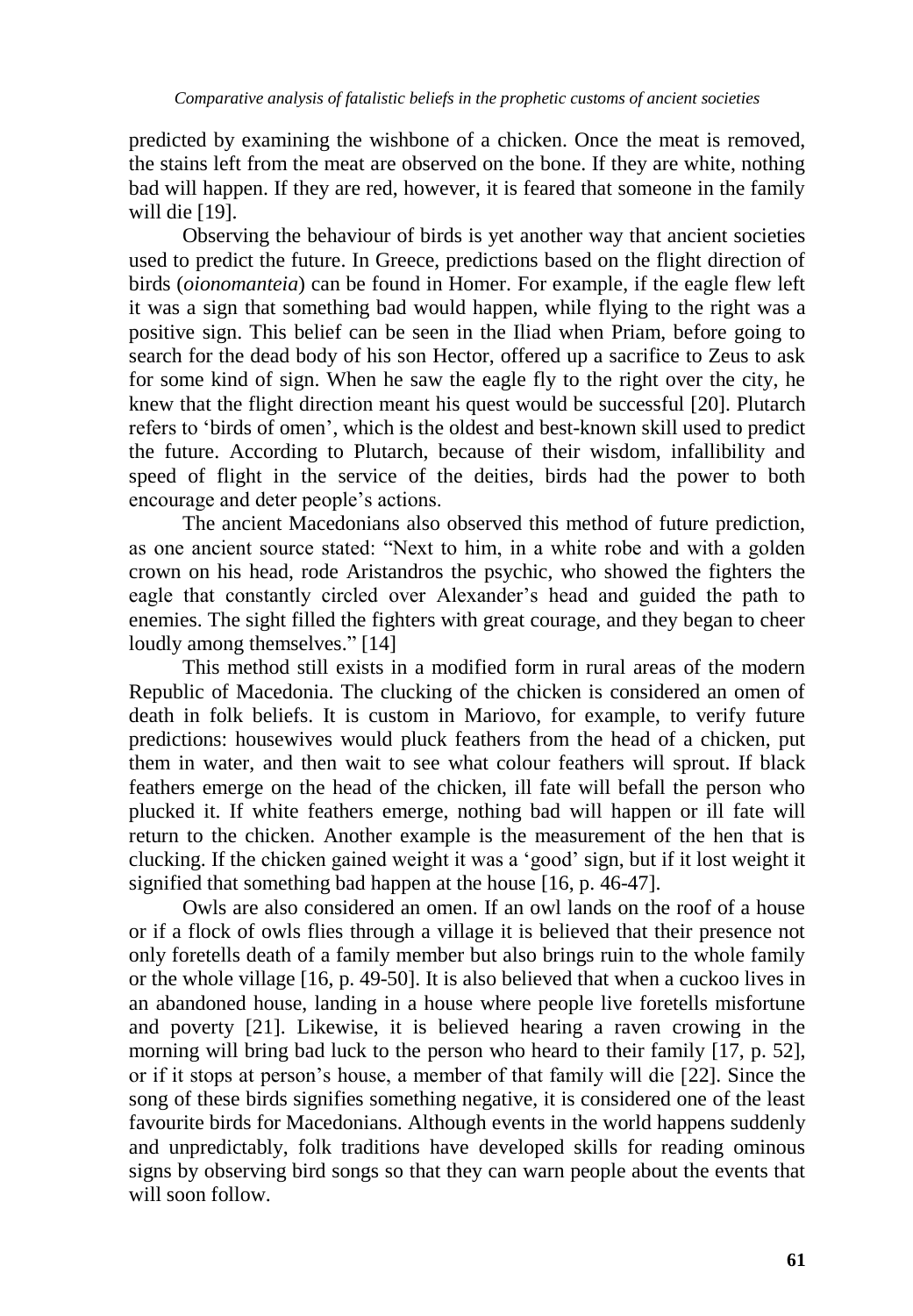These signs carry information from one world to the next and their messages have unique meaning, as they are intended for a certain time and a certain place. If these signs occur in normal everyday conditions and they mean absolutely nothing, nor do they mean anything to the community. In terms of that which is sacred, predictions are interpreted through the actions of animals or birds that show up at the house, they convey important information that comes from another world.

Inductive or artificial divination (*eutehnón, tehnikón*) was highly prevalent method for understanding the future of ancient peoples, used by the prophets to understand God"s will by observing various phenomena that were considered to be sure signs. In Greece they appeared in various forms, including as atmospheric phenomena, which were interpreted as either good or bad, regardless of the person"s will. When superstitious people saw a homeless person in the streets who was adorned with garlic and stealing food to leave as an offering to the goddess Hecate, they would immediately go home and clean themselves from head to toe and call upon priests to purify them with a sea onion [23].

According to W. Burkert, the Greeks have yet to find an explanation for the use of onions as a means of ritual purification (*skilla*). This type of purification ritual has been observed in the Hittite tradition, in which an onion is peeled layer by layer until nothing is left. The symbolism of this ritual practice draws from the popular belief that in peeling. Demonstrating the ritual symbolism of this ritual practice relied on the popular belief that peeling an onion was an elegant and dignified way to get rid of everything that caused anxiety [24]. The ancient Macedonians placed great faith in fortune tellers, who observed various phenomena and interpreted them as either "bad" or "good" omens. There are numerous examples in ancient records of Alexander the Great consulting the prophets to interpret certain atmospheric phenomena: "There was evidence that at that moment the Earth shook and thunder and lightning erupted in the sky" [25]. Those signs were noticed by historians who wanted to explain his life achievements.

Belief in various phenomena, like certain omens or marks indicating a 'good' or 'bad' future, are rudiments from the past that have carried over in Macedonian tradition. There are many such beliefs rooted in the past, and they contribute to fatalistic outlooks. Although in modern society these beliefs are regarded as superstition, some of them persist in, like the superstition that it is bad luck if a black cat crosses one's path. For that reason the person whose path was crossed goes back a different way or waits for someone else to pass. In addition, there is the belief that a star lights up for the birth of each person and fades with their death. Even if many of these beliefs appear to be a relic of a bygone time, they are engrained in society and still held by some.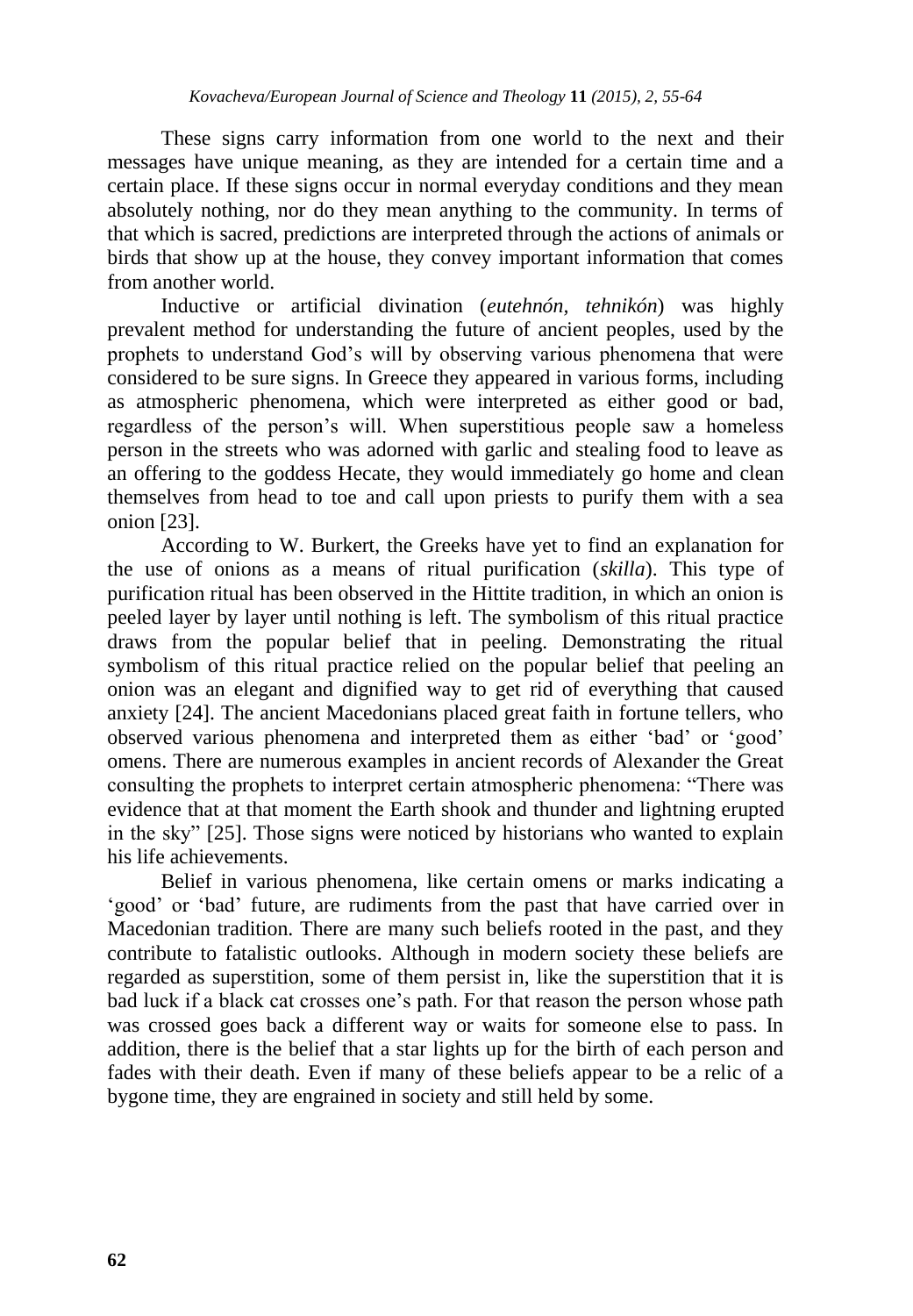*Comparative analysis of fatalistic beliefs in the prophetic customs of ancient societies* 

#### **3. Conclusions**

Despite the substantial amount of time that has passed, ancient systems of future divination and ways of interpreting destiny share great similarities with those in modern society. Field research in the territory of the Republic of Macedonia finds a number of so-called "prescient" people who can foretell the future. The means by which they carry out their actions are different. Some use icons or a silver cross. Others have a procedure using a corkscrew and mud, instead of water, sugar and coffee. Still others use tarot cards, palm reading, crystal balls or astrological maps. Although many ancient forms of divination are largely missing in modern society of the Republic of Macedonia, there are numerous other rudiments still exist in a modified state. The purposes of predicting the future is the same today as it was in ancient times: to overcome the discontent of one"s Earthly fate and feelings of self-doubt, and to request relief from an illness or poverty. In an article entitled "Instead of going to a doctor and psychiatrist, Macedonians go to fortune tellers and witch doctors", it states that, "going to a psychiatrist or psychologist is still not considered normal, while going to psychics is more acceptable to Macedonians" [H. Mickovska, *Bezpardon.mk*, accessed 30 May 2012, http://www.daily.mk/cluster/ 9b90224000b434a6f927720c419a15e8]. These beliefs, however, do not contain any truth nor have any reliable basis on which to link family affairs, children"s health, or the eventual death of a family member. They are merely vestiges of past superstitions that have been transmitted from paganism to Christianity and persist in the belief system of the modern Republic of Macedonia.

# **Acknowledgment**

Translation and proofreading were performed by Dr. Benjamin Shultz.

# **References**

- [1] M.W. Dickie, *Magic and Magicians in the Greco - Roman World*, Routledge, London and New York, 2001, 12.
- [2] F. Cumont, *Astrology and religion among the Greeks and Romans*, The Knickerbocker Press, New York, 1912, 4.
- [3] G. Luck, *Arcana Mundi, Magic and the Occult in the Greek and Roman Worlds. A Collection of Ancient Texts*, English translation, The Johns Hopkins University Press, Baltimore, 2006, 371.
- [4] R. Beck, *The Religion of the Mithras Cult in the Roman Empire*, Oxford University Press, Oxford, 2006, 14.
- [5] J. Boardman, I.E.S. Edwards, N.M.L. Hammond, E. Sollberger and C.B.F. Walker, *The Assyrian and Babylonian Empires and Other States of the Near East, form the Eight to the Sixth Centuries B. C*. *The Cambridge Ancient History*, 2 nd edn., Vol. III, Part 2, Cambridge University Press, Cambridge, 2008, 277-281.
- [6] T. Barton, *Ancient Astrology*, Routledge, London & New York, 1994, 16.
- [7] V. Mitevski, *Ancient Philosophy, Hellenism and Rome*, Matica Macedonia, Skopje, 2007, 93.